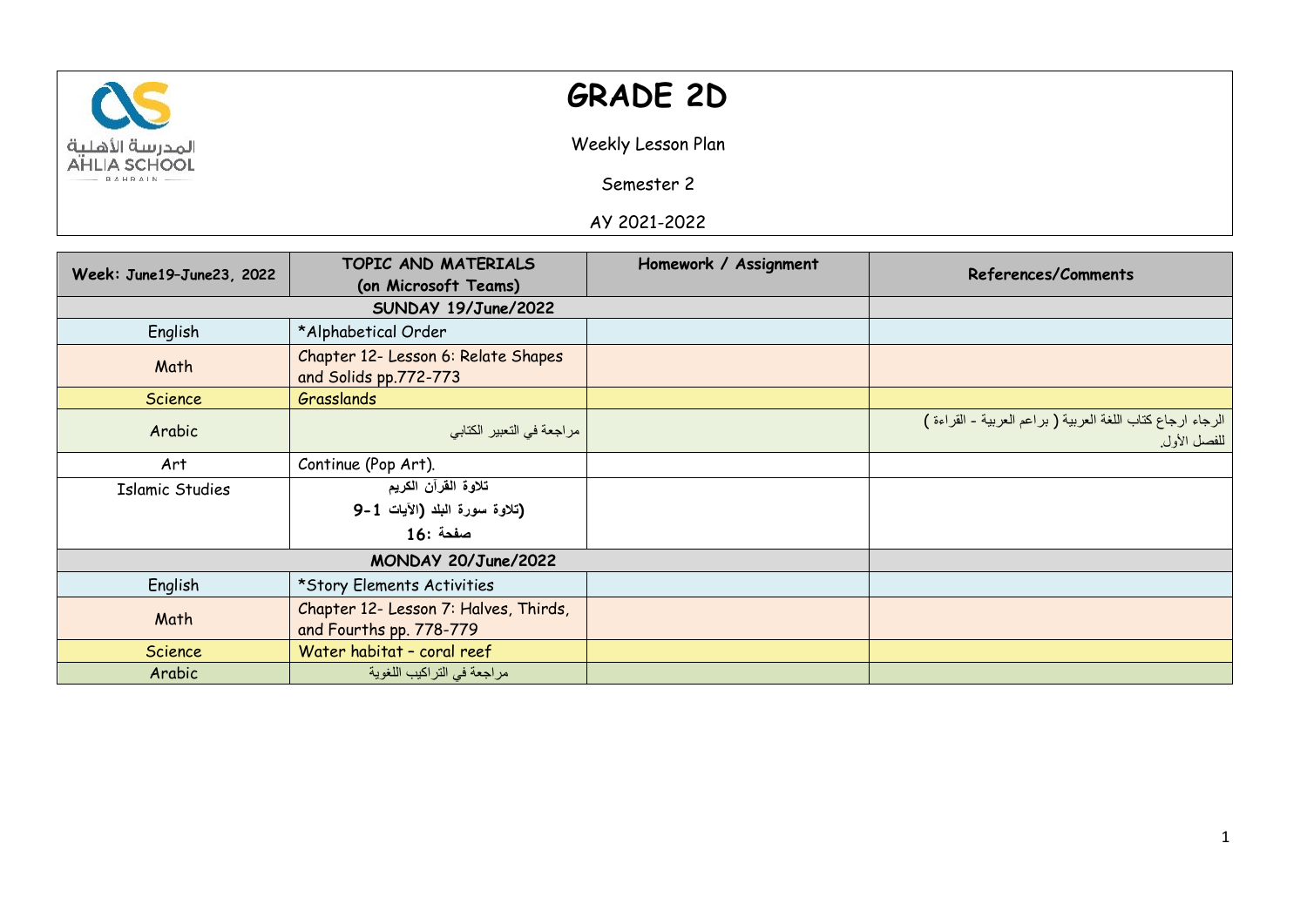| S.T.E.A.M                 | <b>Charades</b><br>Whole class game<br><b>Note:</b> Please bring in the STEAM<br>Notebooks - which will be<br>collected by the teacher. |  | $-HAPPY-$<br>SUMMER<br>HOLIDAYS            |
|---------------------------|-----------------------------------------------------------------------------------------------------------------------------------------|--|--------------------------------------------|
| French                    | Revisions:                                                                                                                              |  | Chanson sur les animaux du zoo :           |
|                           | Les animaux du zoo.                                                                                                                     |  | https://www.youtube.com/watch?v=_g6.juEQxK |
|                           | nimetux<br>200                                                                                                                          |  | m s                                        |
| TUESDAY 21/June/2022      |                                                                                                                                         |  |                                            |
| English                   | *Word Games                                                                                                                             |  |                                            |
| Math                      | Chapter 12- Lesson 8: Area pp.784-<br>785                                                                                               |  |                                            |
| <b>Science</b>            | Simulation-Living things in coral reefs                                                                                                 |  |                                            |
| Arabic                    | مراجعة في القراءة الجهرية                                                                                                               |  |                                            |
| $\ensuremath{\text{ICT}}$ | <b>Enrichment Activities</b>                                                                                                            |  |                                            |